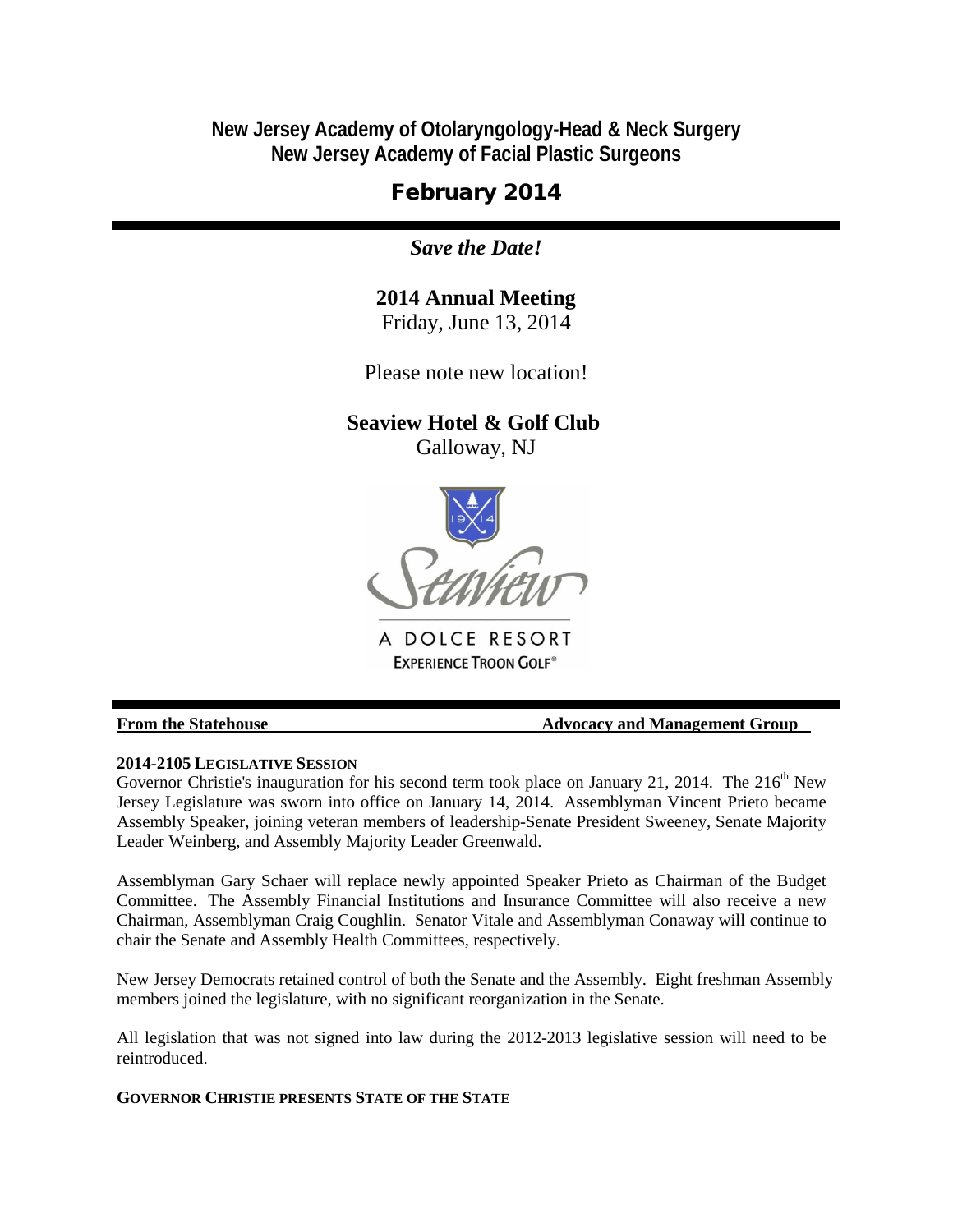On January 14, Governor Christie presented his State of the State address in Trenton. He opened the annual address by apologizing for the George Washington Bridge scandal and promising to cooperate in the investigation. During this year's address, the Governor focused on lengthening the school year and school day for New Jersey's students, pension reform, bail reform, drug treatment services and the sharing of services among local governments. The Governor briefly discussed tax reform and confirmed that he does not intend to increase taxes in 2014. The Governor promised to discuss tax reform more thoroughly during his upcoming budget announcement.

#### **2012-2013 WRAP UP**

**Loan Redemption for Physicians...** At the close of the 2012-2013 session, Governor Christie vetoed legislation that would provide for redemption of qualifying loan expenses for physicians in specialties that are projected to experience a significant shortage, as long as the physicians works in New Jersey for four years in a designated underserved area. The legislation was focused on primary care doctors, including family medicine, pediatrics, internal medicine and obstetrics and gynecology. The legislation would forgive loans up to \$200,000 over four years to physicians who work in, or near, areas with high percentages of low income residents. Under current law, physicians can receive up to \$120,000 over four years, compared to the \$200,000 proposed under this bill. Hiring physicians were also incentivized through this legislation, as they will be exempt from paying state income tax on all of the income the practice receives from New Jersey Family Care, the state's Medicaid program for low-income residents.

The legislation was based on recommendations by New Jersey Council of Teaching Hospitals which reported that state loan forgiveness is one of the top factors that medical residents look for in determining a practice. The medical community has already started talks with key legislators on revisiting this legislation in the 2014-2015 session. We will continue to update you as this legislation progresses.

**Scope of Practice...**Numerous bills were introduced during the 2012-2013 session that advocated for the broadening scope of the allied professions. Physicians Assistants were trying to broaden their scope through legislation that would permit each physician to develop the PA's scope of practice independently and eliminate the need to sign off on charts within a specified number of days. Advanced Practice Nurses were working to broaden their scope through legislation that would allow APNs to practice independently without a collaborative agreement with a supervising physician. APNs cite physician shortages and cost savings. Legislative efforts to reform the scope of these allied professionals were unsuccessful. We anticipate a continued effort by these groups during the 2014- 2015 session.

## **Legal Report Kern Augustine Conroy & Schoppmann, PC**

**EHR Donation Rule Extended through 2021:** Final regulations issued by the Centers for Medicare & Medicaid Services (CMS) extend the expiration date of the electronic health record (EHR)exception to the federal Stark Law from December 31, 2013 to December 31, 2021 (as well as extending the comparable safe harbor under the federal Anti-Kickback Statute). Among other things, the regulation excludes laboratories from the scope of protected donors under the EHR exception, a move generally supported by the full spectrum of the laboratory industry. The effective date of the rule modifications is March 27, 2014 but the extension of the expiration date takes effect immediately, preventing any lapse in the EHR exception. Donations of EHR items and services that occur between January 1, 2014 and March 27, 2014 must comply with the requirements of the original EHR exception. The EHR exception applies only to items and services in the form of software or information technology and training services and requires that the physician recipient of the donation pay 15% of the donor's cost for the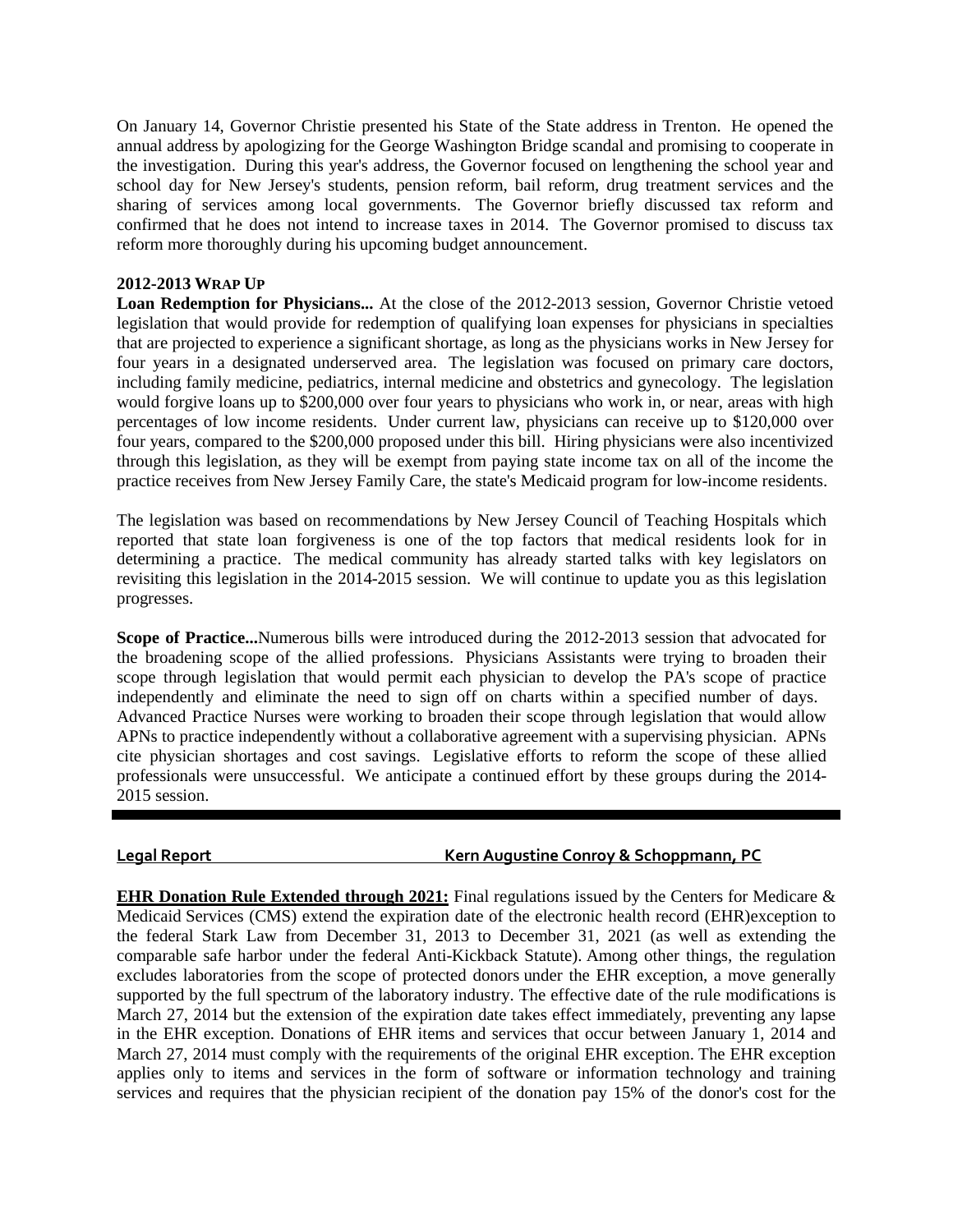items and services. Physicians should be aware that state law is applicable to EHR donations and may prohibit a donation that would be allowed under a federal exception or safe harbor.

**DOJ Recovers \$3.8 Billion from False Claims Act Cases in Fiscal Year 2013:** The U.S. Justice Department (DOJ) secured \$3.8 billion in settlements and judgments from civil cases involving fraud against the government in the fiscal year ending Sept. 30, 2013, the second largest annual recovery of its type in history. This brings total recoveries under the False Claims Act since January 2009 to \$17 billion - *nearly half the total recoveries since the Act was amended 27 years ago in 1986*.Most false claims actions are filed under the Act's whistleblower, or *qui tam*, provisions, which allow private citizens to file lawsuits alleging false claims on behalf of the government. If the government prevails in the action, the whistleblower, known as a relator, receives up to 30 percent of the recovery. The number of *qui tam* suits filed in fiscal year 2013 soared to 752 -100 more than the record set the previous fiscal year, totaling \$2.9 billion in recoveries, with whistleblowers recovering \$345 million.Some of the largest recoveries were from alleged false claims for drugs and medical devices under federally insured health programs. In addition, DOJ obtained a \$237 million judgment against a health system for violation of the Stark Law and the False Claims Act which, if affirmed on appeal, will be the largest judgment in the history of the Stark Law. A \$26.3 million recovery in a settlement with a dermatologist, to resolve allegations that he entered into an illegal kickback arrangement with a pathology laboratory, is one of the largest settlements with an individual in the history of the False Claims Act.

**CMS Modifies Policy on Disclosure of Physician Payment Information:** CMS continues its efforts to make Medicare data more transparent and accessible, while maintaining the privacy of beneficiaries. The agency has modified its policy on Freedom of Information Act disclosures of amounts paid to individual physicians under the Medicare program. Going forward, CMS will evaluate requests for individual physician payment information (or requests for information that combined with other publicly available information could be used to determine total Medicare payments to a physician) on a case-bycase basis. The new policy will take effect 60 days after publication in the Federal Register. In addition, CMS will generate and make available aggregate data sets regarding Medicare physician services for public consumption. See[:http://ow.ly/sCMou.](http://r20.rs6.net/tn.jsp?f=001b8HNry6FjwqpDkUg_agxSYQszGqmaQiVs8KsPR-VazPueohu5kwNuwW9A8dQx9_FRUXE0kZXpwCGxU6iFqPo0QJxCC4eolYS5FcmbRQ29OKRLnHiW87Aq8Z1HNFN9GuG0G8Op4lLql4xUyYUHL4jUJ6dT1YuB41Tt8avZHuK-Kc=&c=scJhfi7tbhVlzsKdpL0FhVerHAvtPfdg88Au4FWbSki5vnBcZd61wQ==&ch=TxKMJm_xFawkiEZI-b_NL4du7pedo4cflm1DV0igiLBwOKkTNVRH4w==)

#### **New Jersey Regulatory Activity:**

- Board of Dentistry Notice of extension until May 4, 2014, of the period for the Board's deliberation on the NJ Dental Association's Petition for Rulemaking to adopt a rule to establish regulatory guidance with respect to the corporate and/or unlicensed practice of dentistry in the State.
- Board of Chiropractic Examiners Readoption with amendments of rules for chiropractic practice, including a proposal to amend the definition of "special examination" to confirm the Board's approval of vestibulo-ocular nystagmus testing as a special examination that chiropractors may perform. The Board also proposes an amendment to require that licensees who seek to perform electrodiagnostic tests or specific special examinations complete a course, preapproved by the Board, that consists of course work and practical, hands-on instruction and an examination that demonstrates that the licensee is capable of recognizing scientifically supportable and practical indications for the test; has knowledge in the proper administration of the test; possesses skill at proper interpretation of the test; and has obtained training in how to integrate the test results into management of the patient's condition and further would require that a licensee apply to the Board for certification to perform electrodiagnostic tests or special examinations within 60 days after successful completion of an approved course. See: [http://www.njconsumeraffairs.gov/proposal/chiropro\\_012414.htm.](http://r20.rs6.net/tn.jsp?f=001b8HNry6FjwqpDkUg_agxSYQszGqmaQiVs8KsPR-VazPueohu5kwNuwW9A8dQx9_FbO5y8qcLeqtAga6ADBH-Que6shLnqh4De3GFy1FKd4Hoes-lwkIUkEp6T5niYqkMNzysuEzgyN0Zl66sawguTBOGMigcUyYMxam4fa8VzXijtOzuausBJBpufK52UGiXnoYi7E7r9ZQw_Hnf68BzPreexTzHD9jG&c=scJhfi7tbhVlzsKdpL0FhVerHAvtPfdg88Au4FWbSki5vnBcZd61wQ==&ch=TxKMJm_xFawkiEZI-b_NL4du7pedo4cflm1DV0igiLBwOKkTNVRH4w==)
- NJ Division of Medical Assistance & Health Services Rule adoption to establish ACOs in the